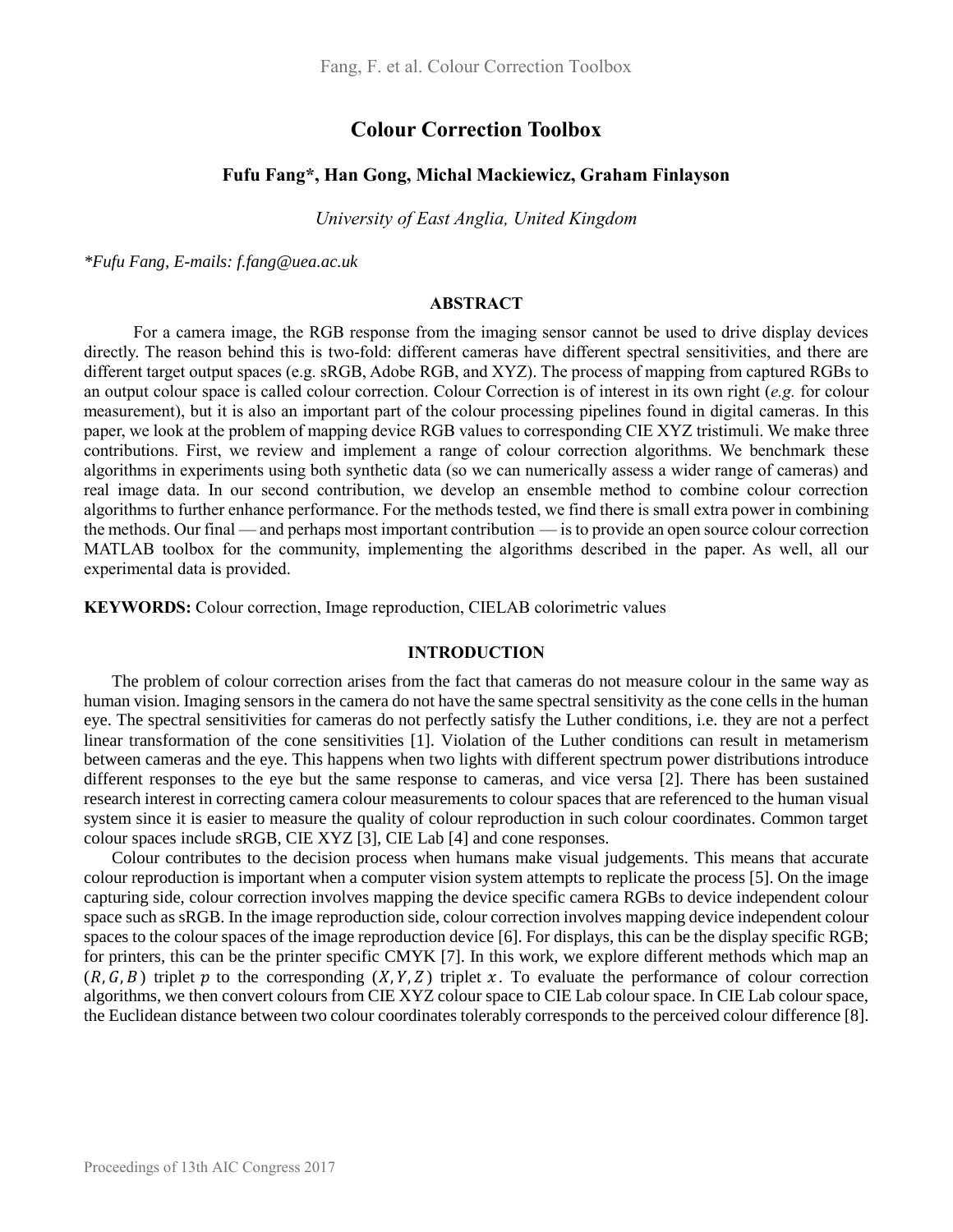## **COLOUR CORRECTION ALGORITHMS**

## **Linear Colour Correction [9]**

The simplest and most commonly used colour correction method is linear colour correction. Let  $P$  and  $X$  denote 3× matrices representing camera RGBs and the corresponding XYZs, in linear colour correction, we find the 3×3 matrix  $M$  which minimises:

$$
\min_{M} \|MP - X\|_{F} \tag{1}
$$

The 3×3 regression matrix is found in closed form using the Moore-Penrose pseudoinverse:  $M = XP^{T}[PP^{T}]^{-1}$ (2)

The 3×3 colour correction matrix is well-justified when reflectance can be approximated by a 3D linear model [10]. If we adopt this approximation, then under a given illuminant, the mapping between RGB to XYZ is necessarily a 3×3 matrix.

An advantage of linear colour correction is that it unaffected by scene radiance/exposure changes. Thisis known as exposure invariance.

#### **Polynomial Colour Correction [11]**

To reduce colour reproduction error, one can use polynomial colour correction (PCC) instead [11]. This is achieved by modifying Eq. 1 by adding into P extra rows containing polynomial component terms. For example, for 2<sup>nd</sup> PCC, rows with the following terms need to be added:  $r^2$ ,  $g^2$ ,  $b^2$ , rg, rb, gb. P becomes a 9×N matrix and M has the dimension of  $3\times9$ . For third order PCC, in addition to the rows with second order polynomial terms, rows with the following terms need to be added:  $r^3$ ,  $g^3$ ,  $b^3$ ,  $r g^2$ ,  $g b^2$ ,  $r b^2$ ,  $g r^2$ ,  $b g^2$ ,  $b r^2$ ,  $r g b$ ,  $P$  then has the dimension of  $19 \times N$  and M has dimension of  $3 \times 19$ . Higher order polynomial terms can also be derived. However, PCC above the  $3<sup>rd</sup>$  degree does not tend to be used often, due to the potential for overfitting — when overfitting occurs, the colour correction matrix produces images with excessive noise. Overfitting can be avoided by using regularisation [12]. Under polynomial colour correction, brightness changes may result in a hue shift, PCC does not have exposure invariance [2].

### **Root-Polynomial Colour Correction [13]**

Root polynomial colour correction (RPCC) [13] provides better performance than linear colour correction, while preserving the important property of exposure invariance. This is achieved by adding rows with rootpolynomial terms into  $P$  in Eq. 1. For example, for second order RPCC, rows with the following terms need to be added:  $\sqrt{rg}$ ,  $\sqrt{gb}$ ,  $\sqrt{rb}$ . For third order RPCC, the following terms need to be added in addition to the second order root polynomial terms:  $\sqrt[3]{r^2g}$ ,  $\sqrt[3]{r^2b}$ ,  $\sqrt[3]{r^2g}$ ,  $\sqrt[3]{r^2b}$ ,  $\sqrt[3]{g^2b}$ ,  $\sqrt[3]{gb^2}$ . The polynomial degree of the added terms is always 1. Exposure invariance is a property that follows from the inverse root.

### **Hue Plane Preserving Colour Correction [14]**

A hue plane is a geometrical half-plane defined by the neutral axis and a chromatic colour. In hue plane preserving colour correction, the colour spaces are divided in sub-regions defined by hue planes. In order to map RGBs to XYZs, a 3×3 matrix is learned and applied in each subregion separately [14]. These matrices can also be constrained to preserve the whitepoint. The sub-regions can also be flexibly chosen in number and position to regularise and optimise results, while constraining continuity across hue planes. Hue plane preserving colour correction provide significantly higher colorimetric accuracy compared to linear colour correction, while maintaining exposure invariance. Its performance is comparable to root-polynomial colour correction.

#### **Colour Correction by Angular Minimisation [15]**

Most colour correction algorithms are sensitive to the brightness difference in training RGBs and XYZs. In order to avoid that problem either the lighting field has to be uniform, or the radiance of each individual colour patch need to be measured. Both of these are hard to accomplish.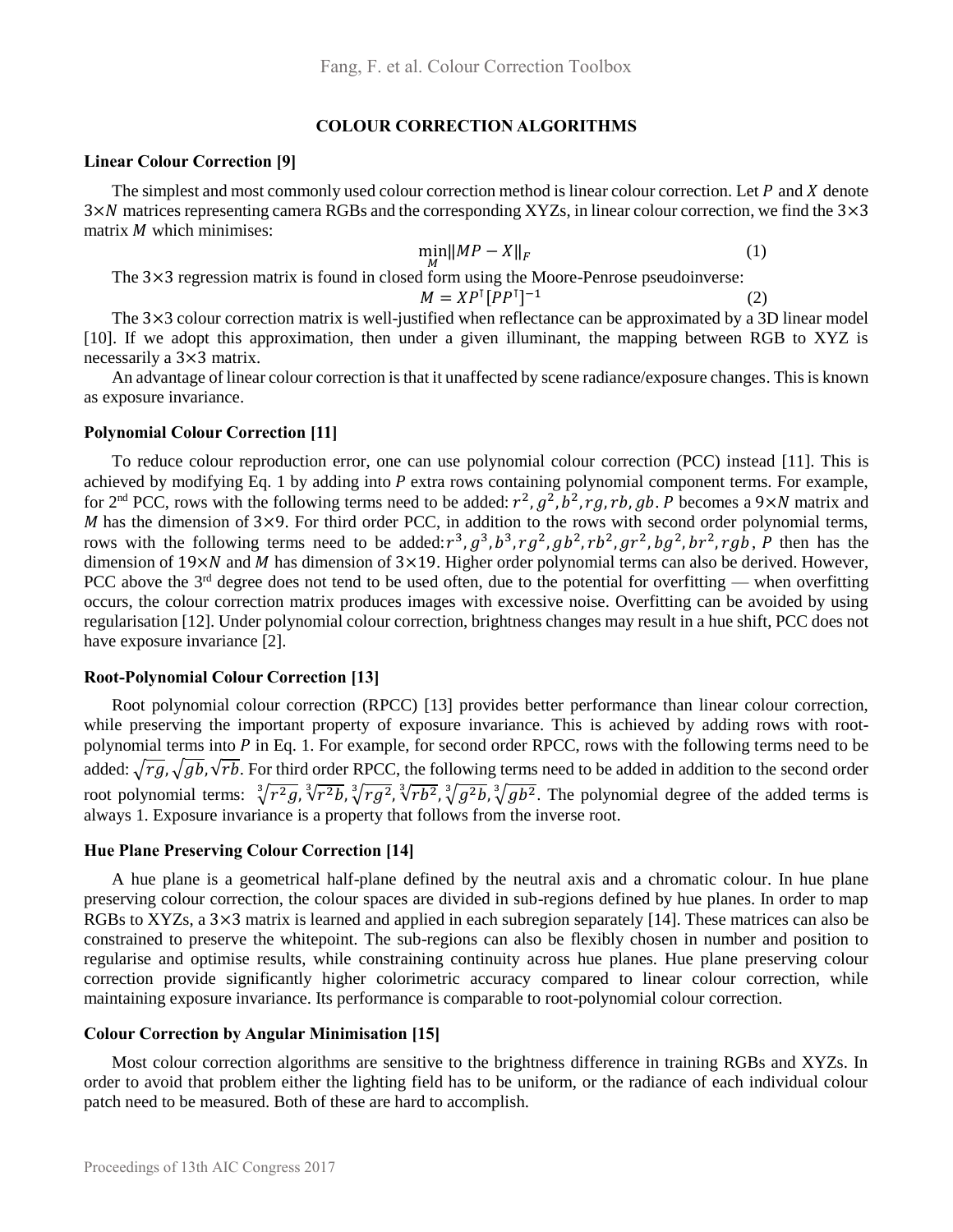Colour correction by angular minimisation avoids the problem of uniform lighting field by ignoring the magnitude differences between the RGB and XYZ vectors, and minimising the angular differences between them. This results in a 3×3 colour correction matrix that is exposure invariant [15]. The minimisation process is a search procedure which may not converge to global minimum.

## **Homography Colour Correction [16]**

In mathematics, a homography is a mapping between two projective spaces. Finlayson et al. showed that the mapping between RGB and XYZ is well related by a homography [16], and this homography can be solved using Alternating Least Square algorithm.

Like colour correction by angular minimisation, homography colour correction is exposure invariant. A uniform lighting field is not required for capturing the training data. Advantageously, homography colour correction discards less information during training.

## **Maximum Ignorance Colour Correction [17]**

The maximum ignorance (MI) approach to colour correction is a method which operates without an explicit calibration data set. Instead, the transform used for colour correction is defined to be the mapping which best takes the device response functions onto the XYZ matching curves. The effective statistical assumption made here is that all possible spectra, with both positive and negative power at each wavelength, all occur with equal likelihood. This approach can be justified, as Horn [9] and Vrhel and Trussell [18] have shown, in that perfect colour correction for any colour stimulus is possible if and only if the device sensitivities are a linear transform from the colour matching functions.

## **Maximum Ignorance with Positivity Colour Correction [17]**

Maximum ignorance with positivity colour correction (MIP) is similar to MI colour correction, as it does not require an explicit calibration data set. The major difference for this method is that the colour signal is assumed correctly to be strictly positive and equally likely [17].

MIP improves on the conventional MI zero-calibration method by providing a better statistical assumption, as negative spectral power does not make physical sense. It also provides substantially improves colour correction performance.

## **ENSEMBLE COLOUR CORRECTION**

Here we propose a new colour correction algorithm, presented here for the first time. We call this method Ensemble Colour Correction. Ensemble colour correction provides a method for combining multiple methods of colour correction. In fact, it has been shown that combining multiple algorithms together may be of use for improving accuracy, *e.g.* in improving results for illuminant estimation methods [19].

Assuming we have  *constituent colour correction algorithms, and*  $*n*$  *colour patches in our training set, the* RGB and XYZ matrices follow a row-wise format (we use  $3 \times n$  matrices to store RGBs and XYZs), The training process for our ensemble colour correction is as follows:

- 1. The m colour correction algorithms are trained.
- 2. Each colour correction algorithm is then applied to the training RGBs, in order to obtain estimated XYZs for each method.
- 3. The estimated XYZs are combined row-wise forming a  $3n \times m$  matrix (which is denoted by eXYZ).
- 4. Regression is performed between the eXYZ matrix and the true XYZ matrix, with the regression coefficients termed the *ensemble matrix*.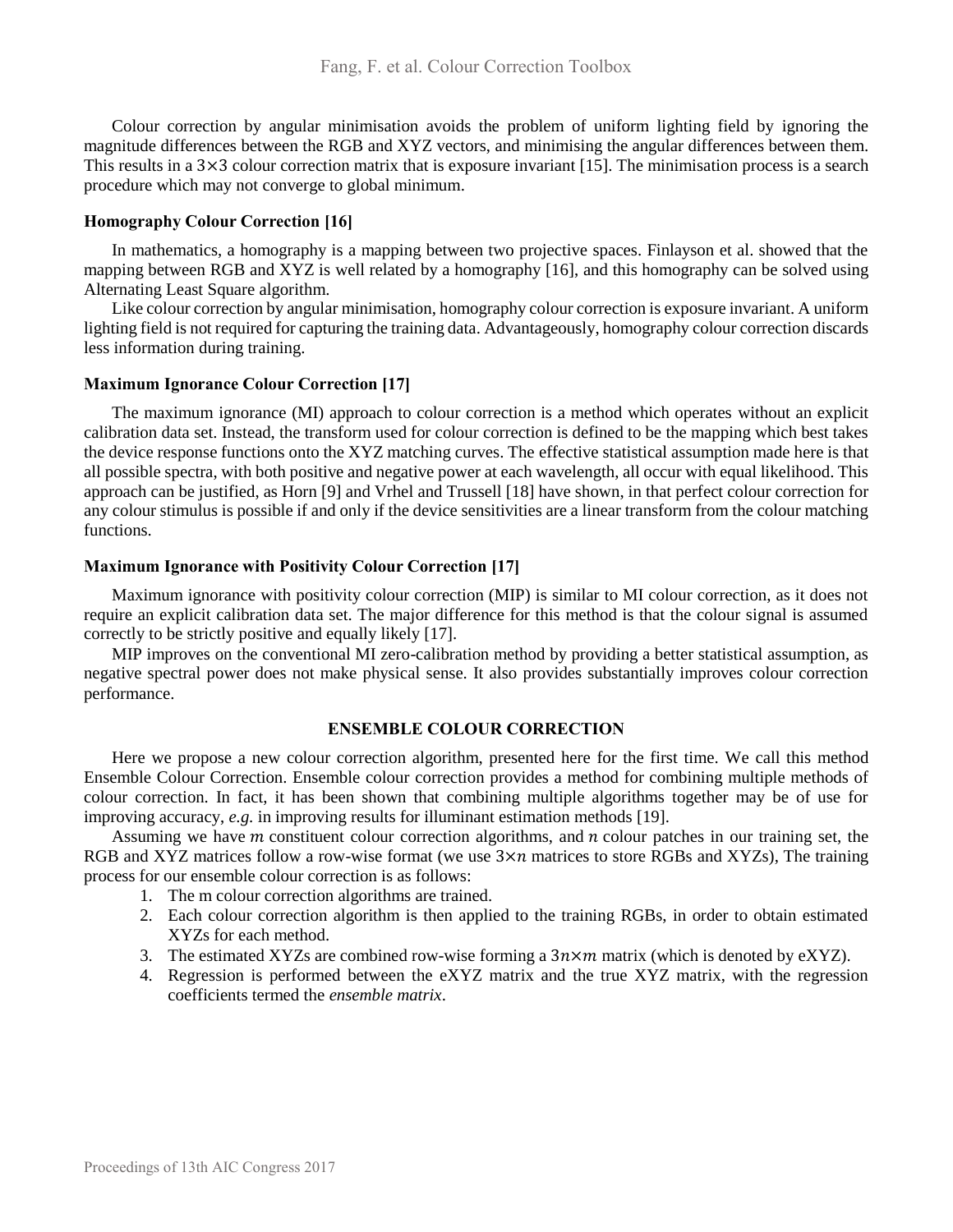### **RESULTS**

# **Experiment 1: Regression-based colour correction**

For regression-based colour correction algorithms (that is all colour correction algorithms other than maximum ignorance-based methods), we used a 140-patch X-Rite ColorChecker Digital SG for performance evaluation. Under *uniform* D65 illumination, we measured the XYZs of the colour checker using a Photo Research PR-670 spectroradiometer. We then photographed the colour checker using a Nikon D70 camera. The colour correction experiments were performed using three-fold cross-validation. For the Ensemble Method, the ensemble consists of Homography, Second Order Root-polynomial and Hue Plane Preserving methods.

| Method                            | Mean | Median | 95%  | Max   |
|-----------------------------------|------|--------|------|-------|
| Linear least squared [9]          | 2.95 | 2.06   | 8.34 | 23.06 |
| Second order polynomial [11]      | 2.39 | 1.94   | 6.35 | 8.01  |
| Second order root-polynomial [13] | 1.97 | 1.47   | 4.57 | 5.52  |
| Homography [16]                   | 2.65 | 2.19   | 5.48 | 12.91 |
| Hue Plane Preserving [14]         | 2.05 | 1.63   | 5.5  | 10.41 |
| Angular Minimisation [15]         | 2.69 | 2.26   | 6.76 | 11.87 |
| Ensemble method                   | 1.86 | 1.52   | 4.74 | 5.87  |

*Table 1. CIELAB for regression-based colour correction algorithms*

## **Experiment 2: Maximum-ignorance based colour correction**

Maximum ignorance colour correction algorithms require the spectral sensitivity curve of the camera. We were not able to obtain the spectral sensitivity for the Nikon D70 camera, so a Nikon D5100 was used instead. We decided to collect colour checker data outdoor. In order to avoid change in lighting condition and save time, we used a 24 patch X-Rite ColorChecker Classic instead. Under cloudy daylight, the XYZ values of the colour checker were measured using a Photo Research PR-670. Then the colour checker was photographed. The spectral sensitivity for the camera we used can be found in [20]. As maximum ignorance-based colour correction was trained using the spectral sensitivity curve and data from the colour checker was not used for training, cross validation was not performed.

*Table 2. CIELAB*  $\Delta E$  *for maximum ignorance-based colour correction algorithms* 

| Method                            | Mean | <b>Median</b> | 95%  | Max   |
|-----------------------------------|------|---------------|------|-------|
| Maximum Ignorance                 | 5.32 | 4.46          |      | 13.61 |
| Maximum Ignorance with Positivity | 3.99 | 3.66          | 8.25 | 9.35  |

# **COLOUR CORRECTION TOOLBOX**

We created a new Colour Correction Toolbox, a MATLAB toolbox for running colour correction experiments. It is provided under the MIT License. It contains the implementation of all the algorithms described above. The toolbox can train colour correction algorithms, and apply the algorithms on RAW images or matrices containing device-specific RGB values. Test data sets are shipped with the toolbox. The toolbox also contains a utility function for extracting RGB values from colour checker images. The toolbox also provides the facility for evaluating colour correction functions. Cross-validation can be optionally performed.

For more information on colour correction toolbox, please visit: [https://github.com/fangfufu/Colour\\_Correction\\_Toolbox.](https://github.com/fangfufu/Colour_Correction_Toolbox)

## **CONCLUSION**

In this paper, we provide three contributions. First, we reviewed a range of colour correction functions. Our second contribution is developing an ensemble method for combining assorted colour correction algorithms. The ensemble method for colour correction marginally improves the performance of its constituent colour correction algorithms. Our final and perhaps most important contribution is providing the community with a Colour Correction Toolbox.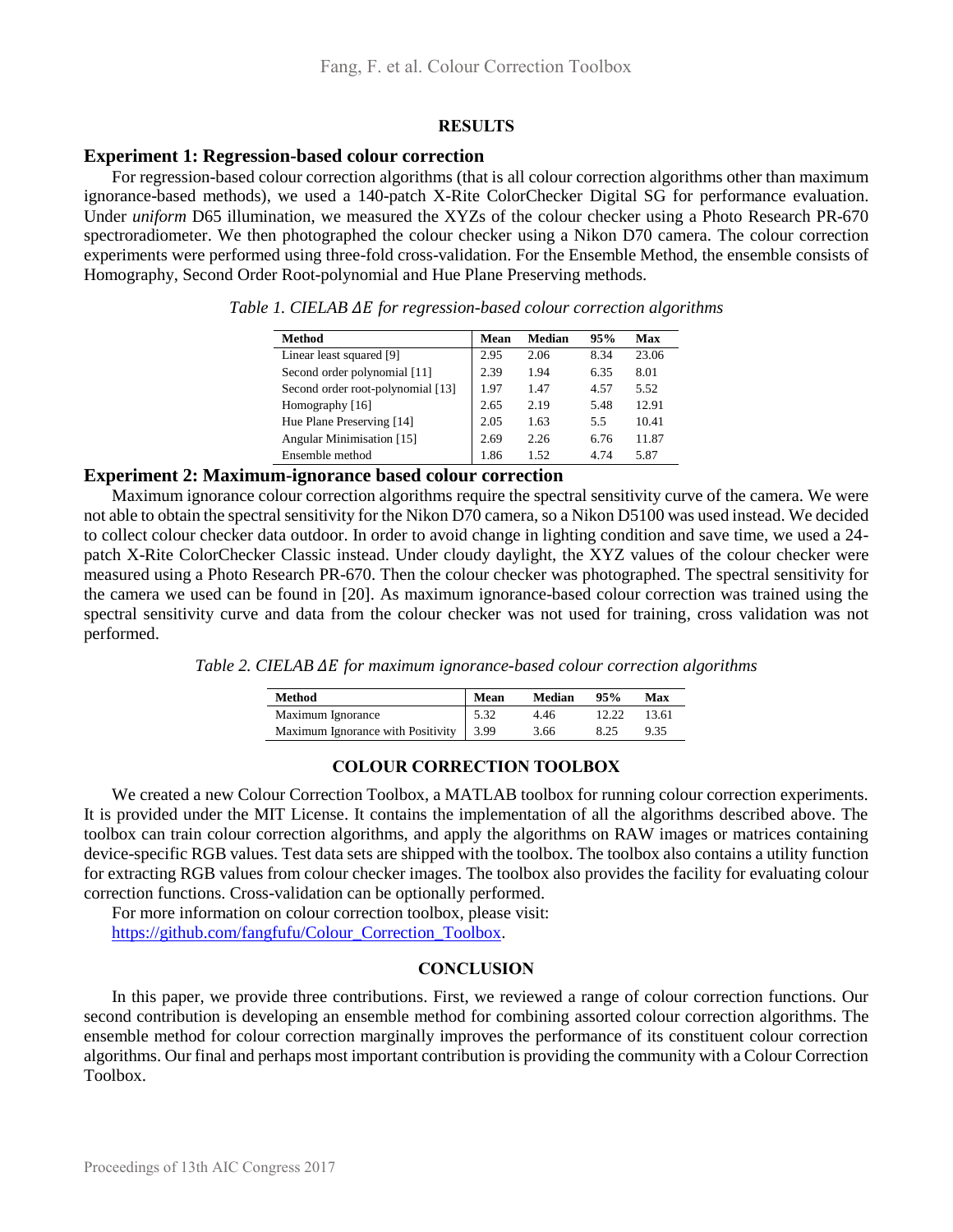### **REFERENCES**

- [1] J. Jiang, D. Liu, J. Gu and S. Süsstrunk, "What is the space of spectral sensitivity functions for digital color cameras?," *IEEE Workshop on Applic. of Comp. Vis.,* pp. 168-179, 2013.
- [2] R. F. Lyon and P. M. Hubel, "Eyeing the camera: Into the next century," *Color and Imaging Conf.,*  pp. 349-355, 2002.
- [3] B. A. Wandell and J. E. Farrell, "Water into wine: Converting scanner RGB to tristimulus XYZ," *Electronic Imaging: Sci. and Tech.,* pp. 92-101, 1993.
- [4] M. Corbala, M. S. Millan and M. J. Yzuel, "Color measurement in standard CIELAB coordinates using a 3CCD camera: correction for the influence of the light source," *Optical Eng.,* vol. 39, pp. 1470-1476, 2000.
- [5] J. Blasco, N. Aleixos and E. Moltó, "Machine vision system for automatic quality grading of fruit," *Biosystems Eng.,* vol. 85, pp. 415-423, 2003.
- [6] R. Ramanath, W. E. Snyder, Y. Yoo and M. S. Drew, "Color image processing pipeline," *IEEE Signal Proc. Magazine,* vol. 22, pp. 34-43, 2005.
- [7] J. A. Yule and G. G. Field, Principles of color reproduction: Applied to photomechanical reproduction, color photography, and the ink, paper, and other related industries, GATF Press, 2000.
- [8] G. Wyszecki and W. S. Stiles, Color science (Vol. 8), New York: Wiley, 1982.
- [9] B. K. P. Horn, "Exact reproduction of colored images," *Comp. Vis., Graphics, and Im. Proc.,* vol. 26, pp. 135-167, 1984.
- [10] D. H. Marimont and B. A. Wandell, "Linear models of surface and illuminant spectra," *J. Opt. Soc. Amer. A,* vol. 9, pp. 1905-1913, 1992.
- [11] G. Hong, M. R. Luo and P. A. Rhodes, "A study of digital camera colorimetric characterisation based on polynomial modelling," *Color Res. and Applic.,* vol. 26, pp. 76-84, 2001.
- [12] C. M. Bishop, Pattern Recognition and Machine Learning (Information Science and Statistics, Secaucus, NJ, USA: Springer-Verlag New York, Inc, 2006.
- [13] G. D. Finlayson, M. Mackiewicz and A. Hurlbert, "Root-polynomial colour correction," *IEEE Trans. Image Process.,* vol. 24, no. 5, pp. 1460-1470, 2015.
- [14] M. Mackiewicz, C. F. Andersen and G. D. Finlayson, "Method for hue plane preserving color correction," *J. Opt. Soc. Am. A,* vol. 33, no. 11, pp. 2166-2177, 2016.
- [15] B. Funt and P. Bastani, "Simplifying irradiance independent color calibration," *Proc. SPIE,* vol. 9015, pp. 90150N-90150N-7, 2014.
- [16] G. D. Finlayson, H. Gong and R. B. Fisher, "Color homography color correction," *Color and Imaging Conf.,* pp. 310-314, 2016.
- [17] G. D. Finlayson and M. S. Drew, "The maximum ignorance assumption with positivity," *Color and Imaging Conf.,* pp. 202-205, 1996.
- [18] M. J. Vrhel and H. J. Trussell, "Color correction using principal components," *Color Res. and Applic.,* vol. 17, pp. 328-338, 1992.
- [19] V. C. Cardei and B. Funt, "Committee-based color constancy," *Color and Imaging Conf.,* pp. 311- 313, 1999.